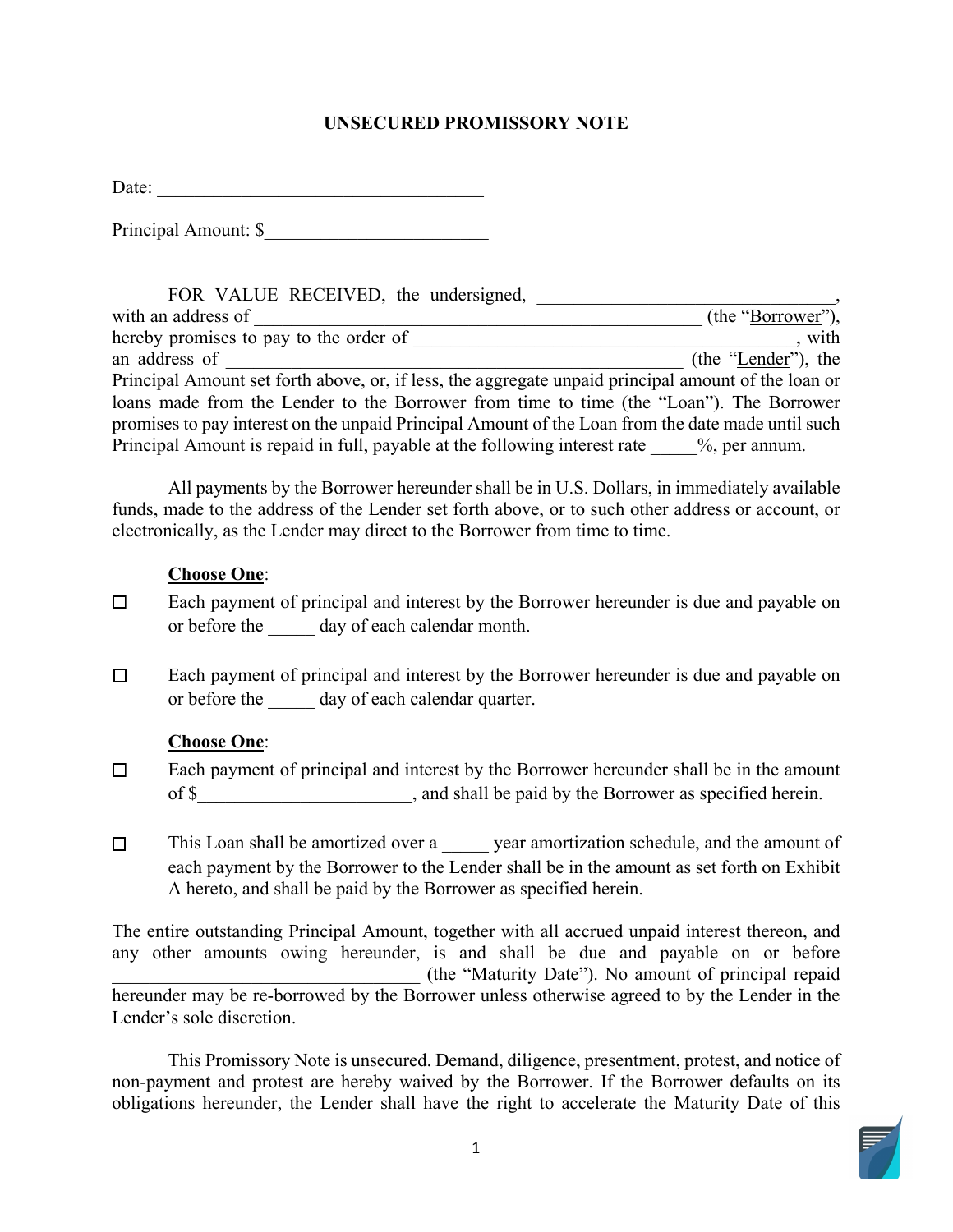interest therein, immediately due and payable. In addition, the Lender shall have the right to assess Promissory Note and declare the full outstanding Principal Amount, together with accrued unpaid to the Borrower a late fee in the amount of Five Percent (5%) on any delinquent amount hereunder. The cost of enforcement of this Promissory Note, including without limitation reasonable attorney's fees and costs, together with the Principal Balance, accrued unpaid interest, late fees, and all other sums due hereunder, constitute obligations under this Promissory Note.

 The Borrower shall have the right to prepay this Promissory Note at any time, in whole or in part, without the need for prior notice to the Lender, and without any penalty or premium.

This Promissory Note shall be governed by, and construed and interpreted in accordance with, the laws of the State of \_\_\_\_\_\_\_\_\_\_\_\_\_\_\_\_\_\_\_\_\_\_\_\_\_\_\_\_\_\_\_\_\_\_\_.

This Promissory Note may be assigned by Lender, in Lender's sole discretion.

 IN WITNESS WHEREOF, the Borrower has caused this Promissory Note to be executed and delivered as of the day and year set forth above.

## **BORROWER**:

By:  $\_$ 

Name: \_\_\_\_\_\_\_\_\_\_\_\_\_\_\_\_\_\_\_\_\_\_\_\_\_\_\_\_\_\_\_

Title: \_\_\_\_\_\_\_\_\_\_\_\_\_\_\_\_\_\_\_\_\_\_\_\_\_\_\_\_\_\_\_\_\_\_

# **LENDER**:

By:

Name:

Title: \_\_\_\_\_\_\_\_\_\_\_\_\_\_\_\_\_\_\_\_\_\_\_\_\_\_\_\_\_\_\_\_\_\_